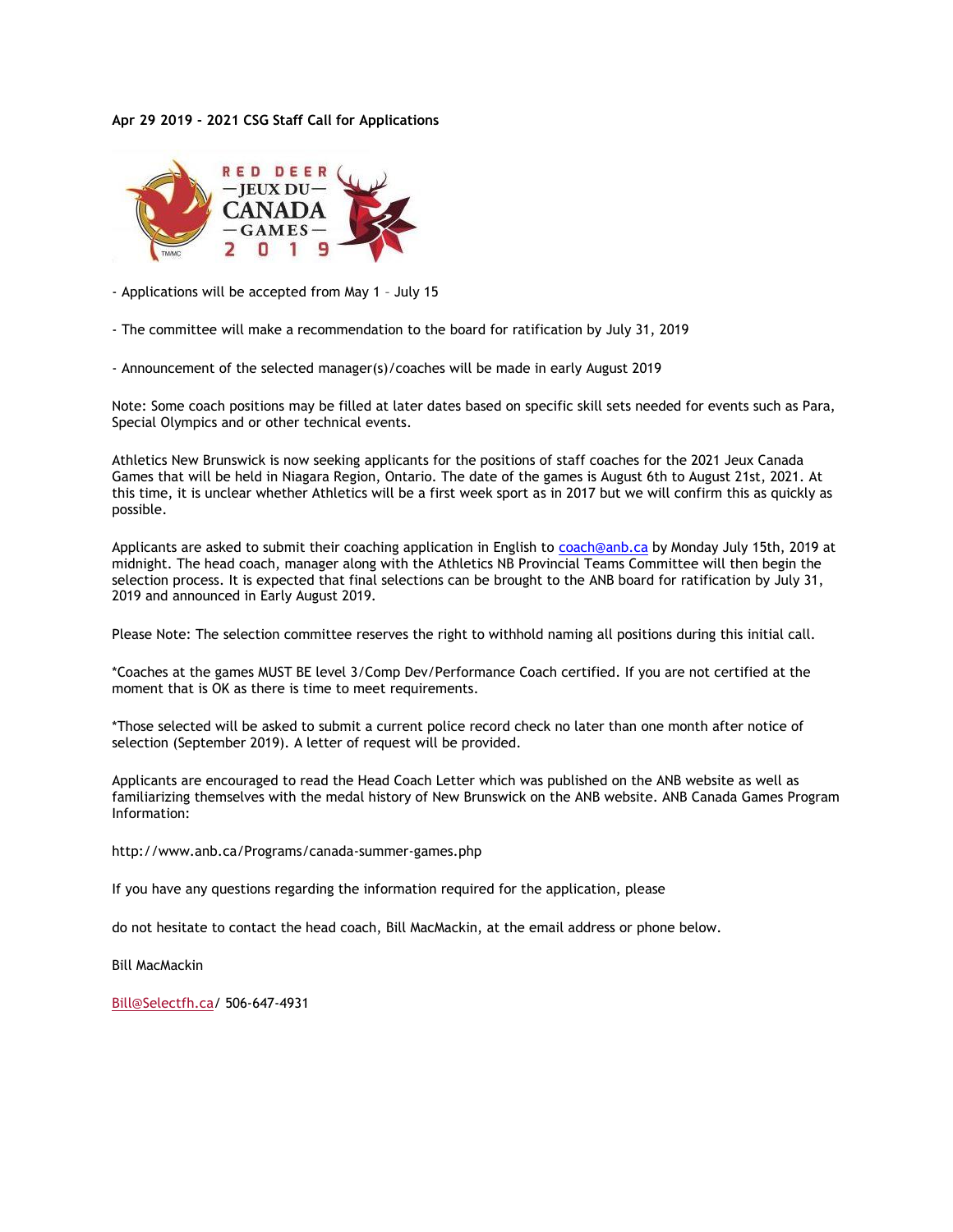# **2021 CSG Staff Call for Applications**



Application - Applicants are asked to provide the following information in their application.

## **Part 1: General Information**

- Name:
- Address:
- City:
- Postal Code:
- Phone: Home
- Email:

## **Part 2: Coach/Manager Information**

- · Current club coaching/Managing with:
- · Technical events (how confident are you coaching/working with athletes in the \_\_\_\_\_\_\_\_).
- · Notable personal athlete results:
- $NCCP$ #:
- Coaching Certifications including the level, event area, and dates:
- · Level 1, 2, 3 or Sport Coach, Club Coach, Comp Dev/Performance Coach

What is your coaching education plan over the next 3 years? Do you intend to improve and increase your certification? Why or why not? If yes, what is your basic plan? Please include dates/timelines if available.

- Team History/Experiences
- · What teams have you coached/managed on and when?
- · What were your role(s) on those teams? Coaching/Manager
- · What have you learned through your experiences as a team/staff coach/manager?
- · What skills do you possess that makes you ideal for the position being applied for?